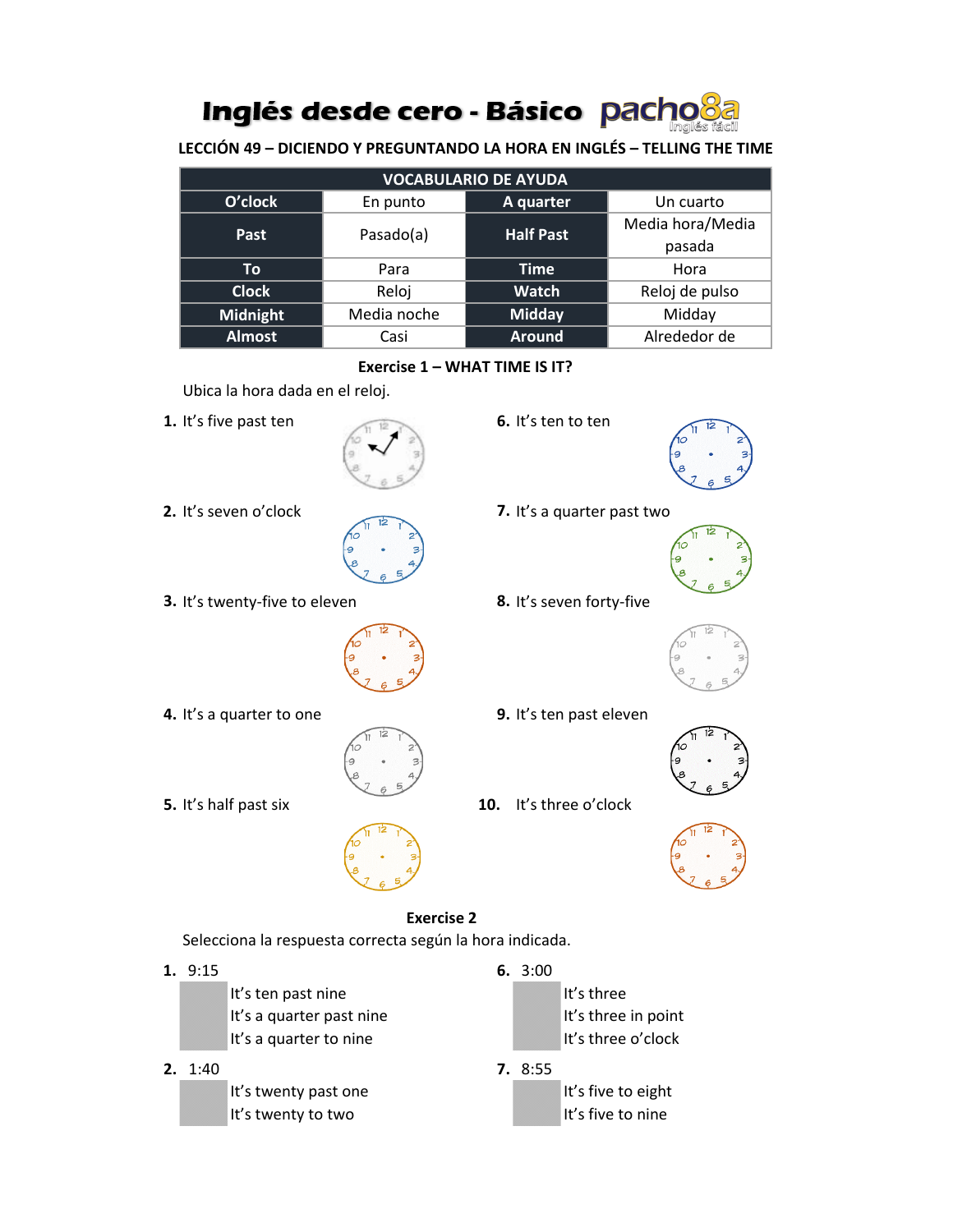### It's twenty past two It's fifty-five past eight

**3.** 7:30 **8.** 2:10

It's half to seven It's ten to two It's half past seven It's two to ten It's half to thirty It's ten past two

#### **4.** 11:35 **9.** 9:20

It's twenty-five to twelve It's twenty to nine It's thirty-five to twelve It's nine twenty It's eleven past thirty-five It's nine to twenty

It's twenty-five to six It's a quarter to seven It's twenty-five past five It's a quarter past six

### **5** 5:25 **10.** 6:45

It's twenty-five past six It's a quarter past seven

### *Exercise 3*

### *Escribe en números la hora dada.*

- 
- **2.** It's fourteen to eleven **10.** It's eight thirty
- 
- 
- **5.** It's a quarter to twelve **13.** It's five twenty-nine
- 
- 
- **8.** It's twenty-five to seven
- **1.** It's nine o'clock **9:00 9.** It's eleven o'clock
	-
- **3.** It's ten to ten **11.** It's midnight
- **4.** It's six past five **12.** It's eleven thirty-eight
	-
- **6.** It's half past eight **14.** It's five minutes past six
- **7.** It's three twenty-one **15.** It's sixteen minutes to ten

## Ver resultados

**[10** Francisco Ochoa Inglés Fácil **@** @ Pacho8a @ Descarga gratis mi App Inglés Fácil www.pacho8a.com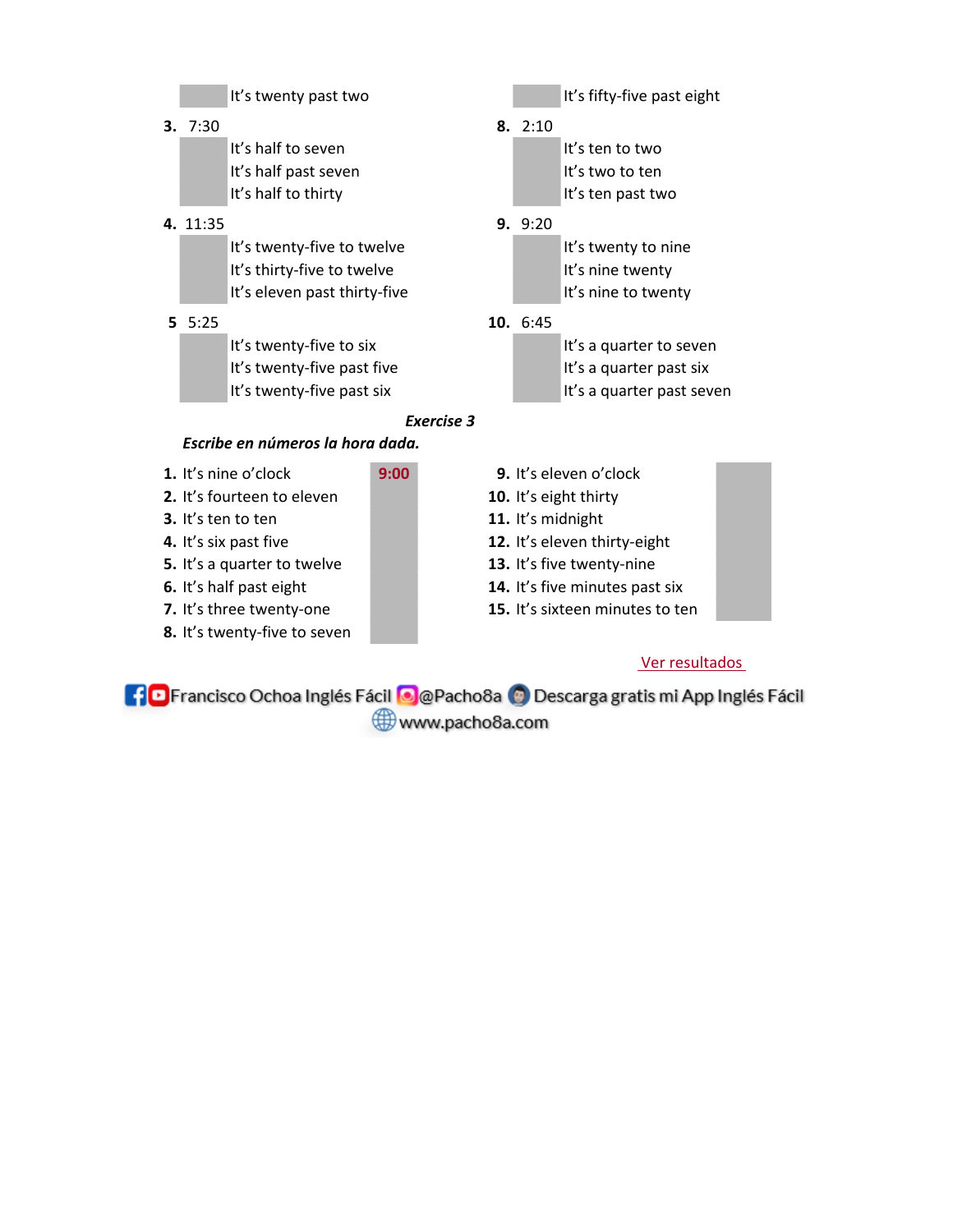# Inglés desde cero - Básico pacho

**LECCIÓN 49 – DICIENDO Y PREGUNTANDO LA HORA EN INGLÉS – TELLING THE TIME**

| <b>VOCABULARIO DE AYUDA</b> |             |                  |                  |
|-----------------------------|-------------|------------------|------------------|
| O'clock                     | En punto    | A quarter        | Un cuarto        |
| Past                        | Pasado(a)   | <b>Half Past</b> | Media hora/Media |
|                             |             |                  | pasada           |
| To                          | Para        | <b>Time</b>      | Hora             |
| <b>Clock</b>                | Reloj       | <b>Watch</b>     | Reloj de pulso   |
| Midnight                    | Media noche | <b>Midday</b>    | Midday           |
| <b>Almost</b>               | Casi        | <b>Around</b>    | Alrededor de     |

### *Exercise 1 – WHAT TIME IS IT?*

Ubica la hora dada en el reloj.

**1.** It's five past ten **6.** It's ten to ten



**2.** It's seven o'clock **7.** It's a quarter past two



**3.** It's twenty-five to eleven **8.** It's seven forty-five



**4.** It's a quarter to one **9.** It's ten past eleven





**5.** It's half past six **10.** It's three o'clock



### **Exercise 2**

Selecciona la respuesta correcta según la hora indicada.

**1.** 9:15 **6.** 3:00 It's ten past nine It's three  $X$  It's a quarter past nine It's three in point It's a quarter to nine  $X \cup X$  It's three o'clock **2.** 1:40 **7.** 8:55 It's twenty past one It's five to eight X It's twenty to two X It's five to nine